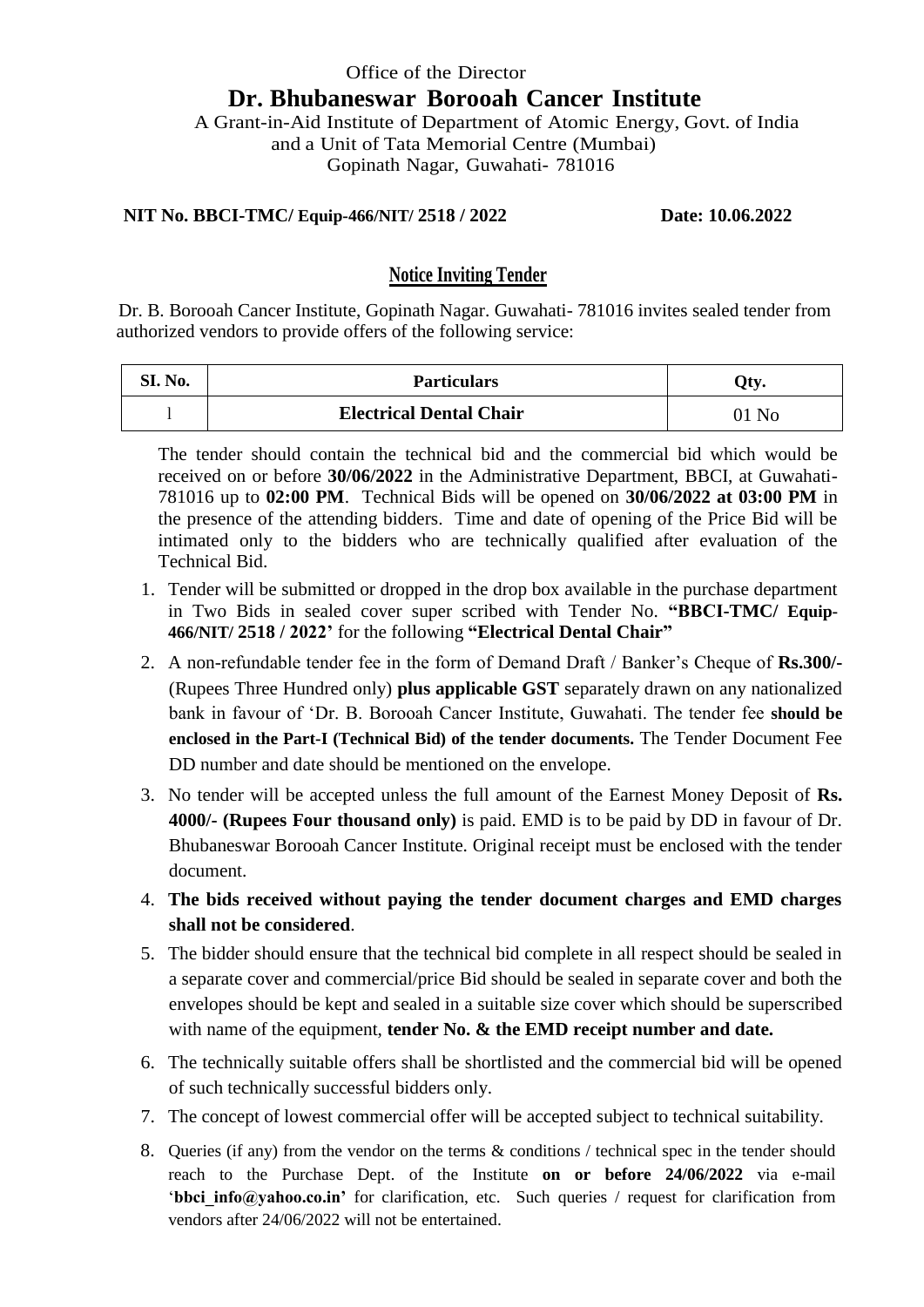- 9. Director, Dr. B. Borooah Cancer Institute reserves the right to accept the offer by individual terms and reject any or all tenders without assigning any reason thereof and does not bind itself to accept lowest sealed tender.
- 10. A complete product catalogue mentioning the model no, literature/publication/user information paper should be submitted in the Technical Bid along with the design, drawing etc. including the weight, volume and size of the equipment.
- 11. The valid technical offers will be evaluated by a Technical Assessment Committee (TAC) of the Institute. The TAC will recommend the technically short listed vendors for further consideration. The technically suitable offers shall be shortlisted and the commercial bid will be opened of such technically successful bidders only.
- 12. The bidder will also be under obligation to submit the technical specifications & Compliance of the specified item not only in the form of hard copy but also on CD/Pen drive detailing on the left side components and their technical specifications in the prescribed format.
- 13. **Demonstration** of item quoted will be needed for assessment of technical compliance which must be given within the stipulated time.
- 14. **Forfeiture of the EMD**: If for any reason whatsoever any bidder withdraws his bid at any time prior to expiry of the validity period or after issue of the Letter of intent /work Order, Purchase order, refuses to execute the work order/ Purchase order or furnish the Performance Guarantee/Security Deposit for faithful Performance of the contract within the stipulated time/ fails to provide demonstration as required, the amount of EMD shall be forfeited to BBCI.
- 15. Those vendors who have paid Security deposit / Performance bank guarantee must be taken back by the vendor within 3 months of expiry period. If not collected within 3 months, the expired Bank Guarantee shall be destroyed.

#### **Refund of E.M.D.**

- a) EMD of the successful tenderer shall be refunded after the receipt of installation certificate and 10% Performance Bank Guarantee.
- b) EMD furnished by all unsuccessful tenderers will be returned as early as possible after the expiry date of validity of their offer but not later than 30 days of award of the contract.
- 16. Each and every page of the technical offer as well as the commercial offer to be submitted separately should be signed and sealed. No overwriting is permissible and such document having correction is liable to be rejected. However, cutting will be permissible on attestation by the authorized person.
- 17. If any dispute arises out of the transaction in any manner that shall be resolved by the sole arbitration which shall be appointed by the Director, BBCI. Director-BBCI shall be the final and sole arbitrator who shall undertake the exercise of arbitration to resolve the dispute and such award as may be given by Director-BBCI shall be final and binding on both the parties.
- **18.** The damages if occurred to the item / equipment during transit up to its installation and commissioning shall be taken care by the supplier / Indian agent either himself or through second party obligation by way of goods insurance to be arranged with a reputed goods insurance company preferably Indian company. In case an insurance policy taken from insurance company of foreign origin that shall be the responsibility of the supplier / agent and no obligation will be there on the part of the purchaser and every step whatever is required to be taken shall be initiated and taken by the agent. **The vendor has to arrange Insurance till installation and commissioning of the equipment.**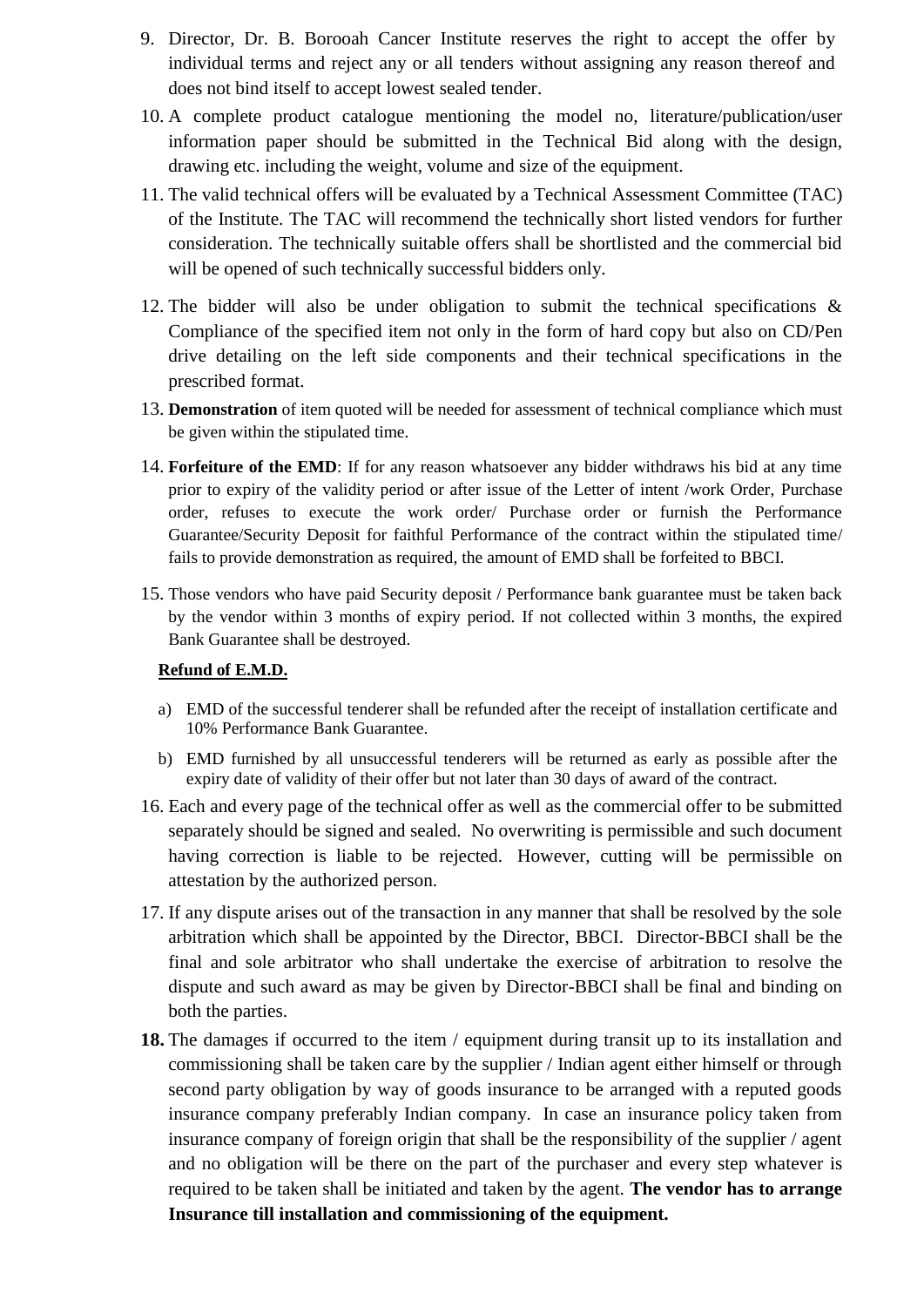- 19. **At the time of opening of Part –I Technical Bid if a tenderer has included price or any other charges in Part –I or has failed to submit Part-II separately in a sealed envelope, such tenders will be disqualified. The tender opening officer shall make a clear mention regarding the above aspects on the front page of the tender.**
- 20. The successful bidder shall have to supply the materials to this institute at his own risk and responsibility and in good condition in all respects.
- 21. The price bid tenderers should ensure to quote the prices in the prescribed form. **If a firm quote "Nil" charges / consideration, the bid shall be treated as unresponsive and will not be considered. (as per Rule 160 (xiv) of General Financial Rules 2005 vide DAE letter No. 1/5(3)/2012-Budget/ 2483 dated February 20, 2014).**
- 22. The detailed price of the equipment should be quoted in **Part II** of the tender in separate envelope in the prescribed proforma i.e. **Annexure-D***.*
- 23. The quoted rate should be **FOR: Destination i.e. Dr. B Borooah Cancer Institute, Guwahati, Assam**
- 24. The price Bid shall contain price for supply at Dr. B Borooah Cancer Institute, Gopinath Nagar, A K Azad Road, Guwahati-781016, Assam along with mentioning complete breakup i.e. Basic Price, applicable GST along with HSN Code, as per the format. (Price Bid) **Annexure-D.**

(If zero '0' OR '-' is quoted in GST column; Basic price would be deemed to be including supply & installation (if applicable) and GST.

25. Payment terms: 100% payment within 60 days will be released after the successful supply, installation & acceptance by user department at Dr. B Borooah Cancer Institute on submission of Performance Bank Guarantee @ 10% of purchase order value from a nationalized bank for 27 months.

### **For payment, supplier should submit the following documents**

- **a) Three copies of Invoice**
- **b) Packing list / delivery challan**
- **c) Installation Report**
- **d) Any other documents, if required.**

### **GST (Goods & Service Tax):**

- GST rates applicable on your quoted item may please be informed
- In the event of increase / decrease in GST, detailed justification and supporting evidence may be submitted for our consideration
- HSN Code for relevant item should be clearly mentioned.
- 26. Those vendors who have paid Security deposit / Performance bank guarantee must be taken back by the vendor within 3 months of expiry period. If not collected within 3 months, the expired Bank Guarantee shall be destroyed.
- 27. Decisions of the Technical Assessment Committee/ Purchase Committee/ any other committee constituted by the authority of Dr. B. Borooah Cancer Institute shall be final and binding in all cases.
- 28. The tender shall be valid for a period of 180 days from the date of the opening of the bid. Validity of the tender shall be extended if required.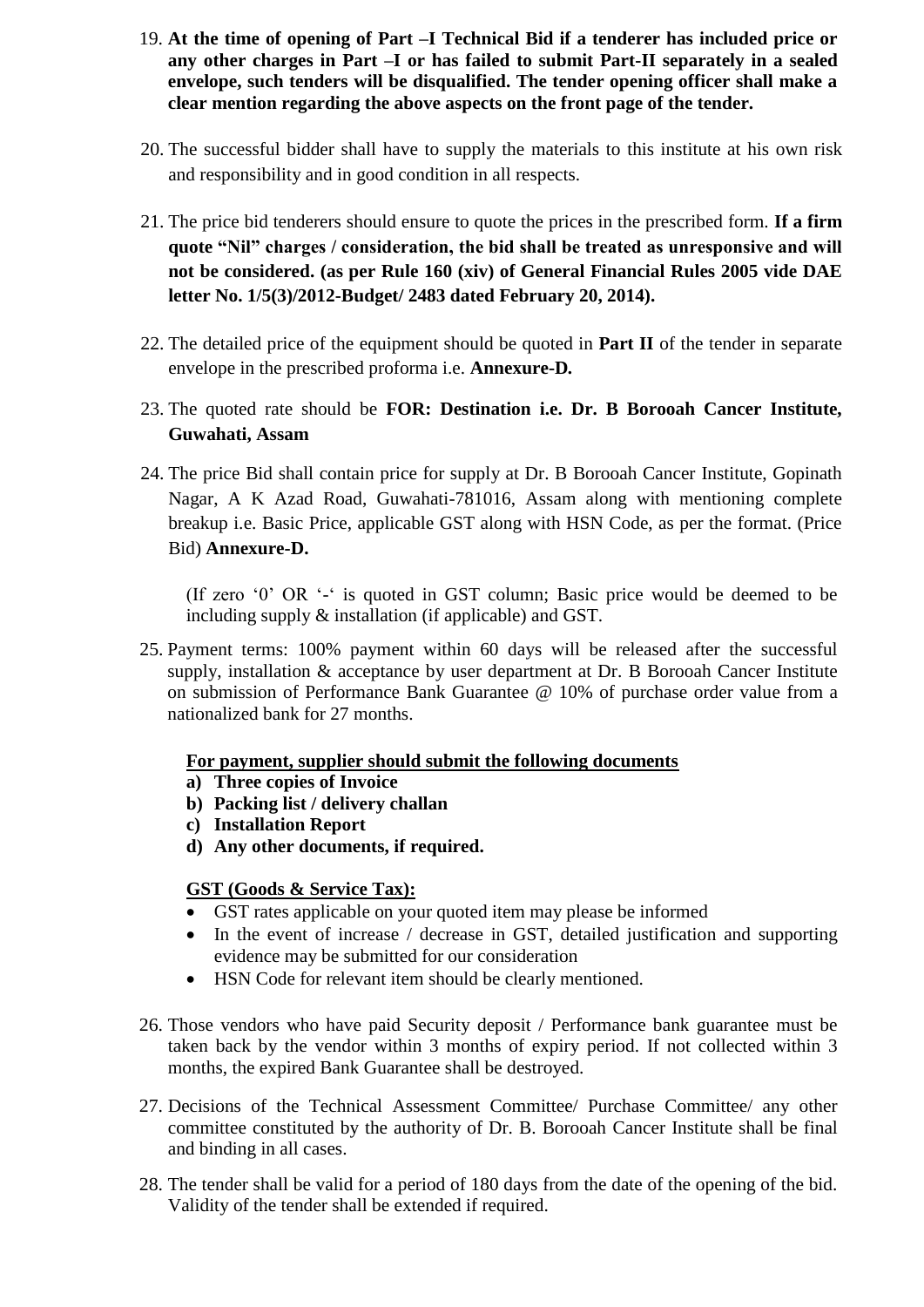- 29. Warranty / guarantee period and terms of guarantee / warranty including accessories, details of preventive / periodic maintenance, frequency and task description must be specified. Vendors are required to provide 02 (Two) years warranty. The rates of CMC (exclusive of GST / Tax) for the prescribed period to be shown separately in price bid for a period of 08 years on yearly basis after warranty period of 02 years. The CMC will automatically commence on expiry of warranty.
- 30. The total CMC rates, offered shall be considered while tabulating and comparing prices for deciding the lowest qualified bidder.
- 31. Tender Inviting Authority reserves the right to place order with CMC or without CMC.
- 32. The CMC will automatically apply unless notified by BBCI. Vendor has to provide Performa Invoice at least 60 days prior to the end of warranty period for each terms of CMC.
- 33. Following documents are to be attached along with the NIT:
	- Copy of PAN No.,  $\bullet$
	- Copy of GST No.,  $\bullet$
	- Copy of Trade license.,
	- Income Tax Returns for last three years with audited balance sheet and profit & loss account.
	- Latest Letter of Authority from the manufacturer if the supplier is dealer or agent of the firm.
	- Format of Vendor Capability Performa to be duly filled, signed, stamped and to be submitted with the technical bid. (Annexure-A)
	- Format of Notary affidavit of Non-Judicial Stamp Paper of Rs.100/- to be duly filled, signed, stamped and to be uploaded with the technical bid. (Annexure-B)
	- Technical compliance in the enclosed format. (Annexure-C)

 $\sqrt{3}491016/22$ 

Senior Administrative Officer Dr.B. Borooah Cancer Institute Guwahati-781016

#### Copy to:

- 1. Director, BBCI.
- 
- 2. Dy. Director (Admin), BBCI.<br>3. Medical Superintendent (I/c), BBCI.
- 4. SAO/FAO, BBCI.
- 5. BBCI website www.bbcionline.org
- 6. BBCI Notice Board.
- 7. Concerned file.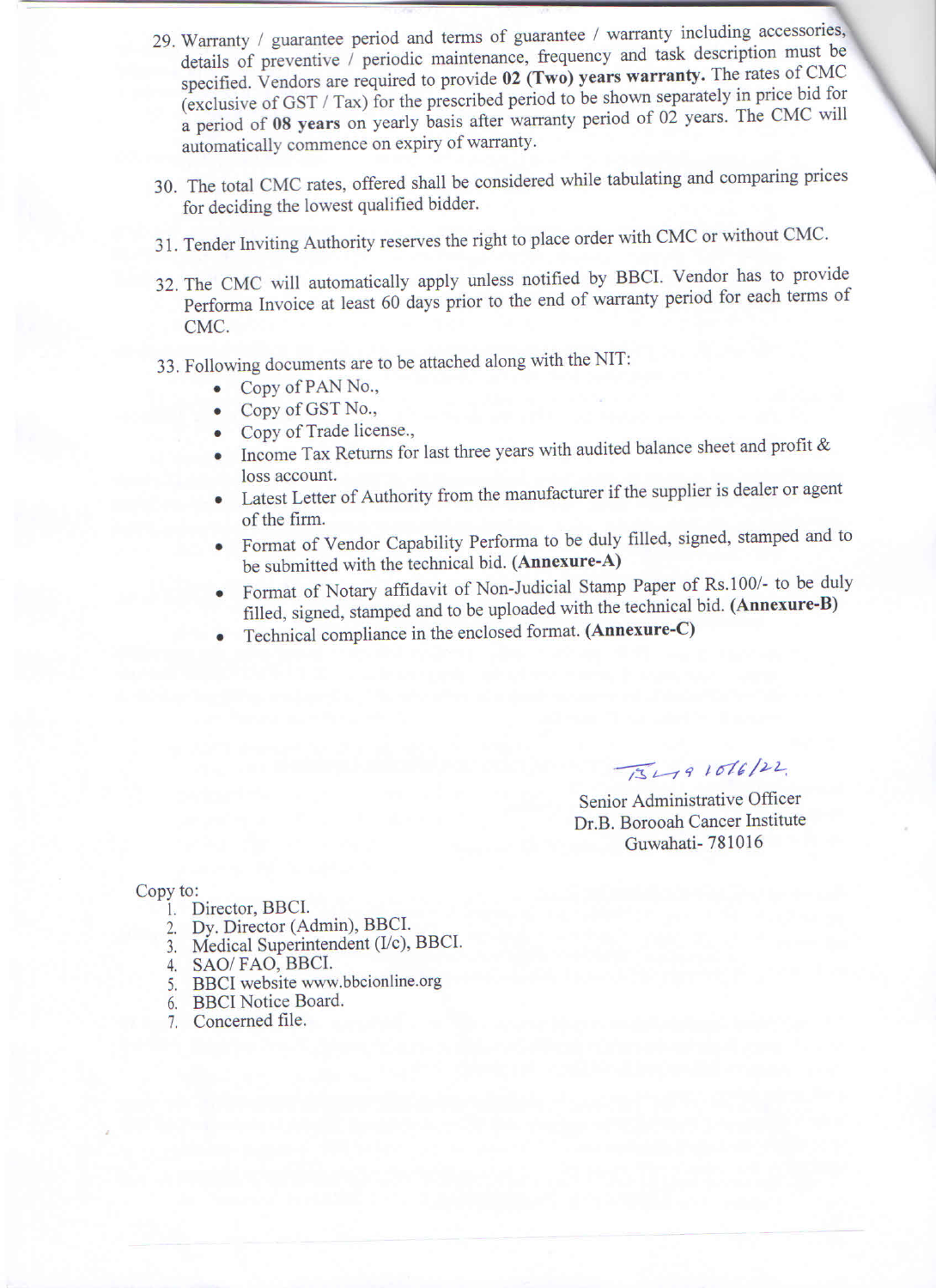#### DR. B BOROOAH CANCER INSTITUTE A.K. AZAD ROAD, GOPINATH NAGAR GUWAHATI-781016, ASSAM

#### **TENDER FORM**

#### **Application**

| Ref: Tender No:                                                                     | Date:                             |
|-------------------------------------------------------------------------------------|-----------------------------------|
| 1 Name of the Item / Work                                                           |                                   |
| 2. Due Date of the submission<br>of the tender.                                     |                                   |
| Receipt No. for EMD<br>3.<br>and Date<br>Amount                                     |                                   |
| 4. Name / Title of the Bidder                                                       |                                   |
| 5. Full Address (recent)                                                            |                                   |
|                                                                                     | E-Mail (recent)                   |
|                                                                                     | Tel. No & Mobile No. (recent)     |
|                                                                                     | Fax (recent)                      |
| Name of the<br>6.                                                                   |                                   |
| person authorized to deal /                                                         |                                   |
| undertake business for and                                                          |                                   |
| on behalf of the bidder                                                             |                                   |
|                                                                                     | Tel. No & Mobile No. (Recent)     |
|                                                                                     | Fax (Recent)                      |
|                                                                                     | E-Mail (Recent)                   |
| 7. Legal entity of the bidder<br>whether Firm / Society /<br>Company / Other entity |                                   |
| a. Registration No.                                                                 | b. Authority with whom registered |
| c. License No. granted by                                                           | for                               |
| 8. Main business of the<br>bidder whether                                           |                                   |
| Manufacturer, Business                                                              |                                   |
| Distributor, Wholesale                                                              |                                   |
| Dealer, Retail trader or                                                            |                                   |
| Service Agent<br>9. Authorized Area                                                 |                                   |
| of operation in India                                                               |                                   |
|                                                                                     |                                   |
| 10. Name of the Principal<br>Organization / Company                                 |                                   |
| for and on behalf working                                                           |                                   |
| in India                                                                            |                                   |
|                                                                                     |                                   |
| $\overline{11}$ . Origin of the Principal<br>Organization / Company                 |                                   |
| 12. Address of the Principal                                                        |                                   |
| Organization / Company                                                              |                                   |
|                                                                                     |                                   |
|                                                                                     | Tel. No. & Mobile No.             |
|                                                                                     |                                   |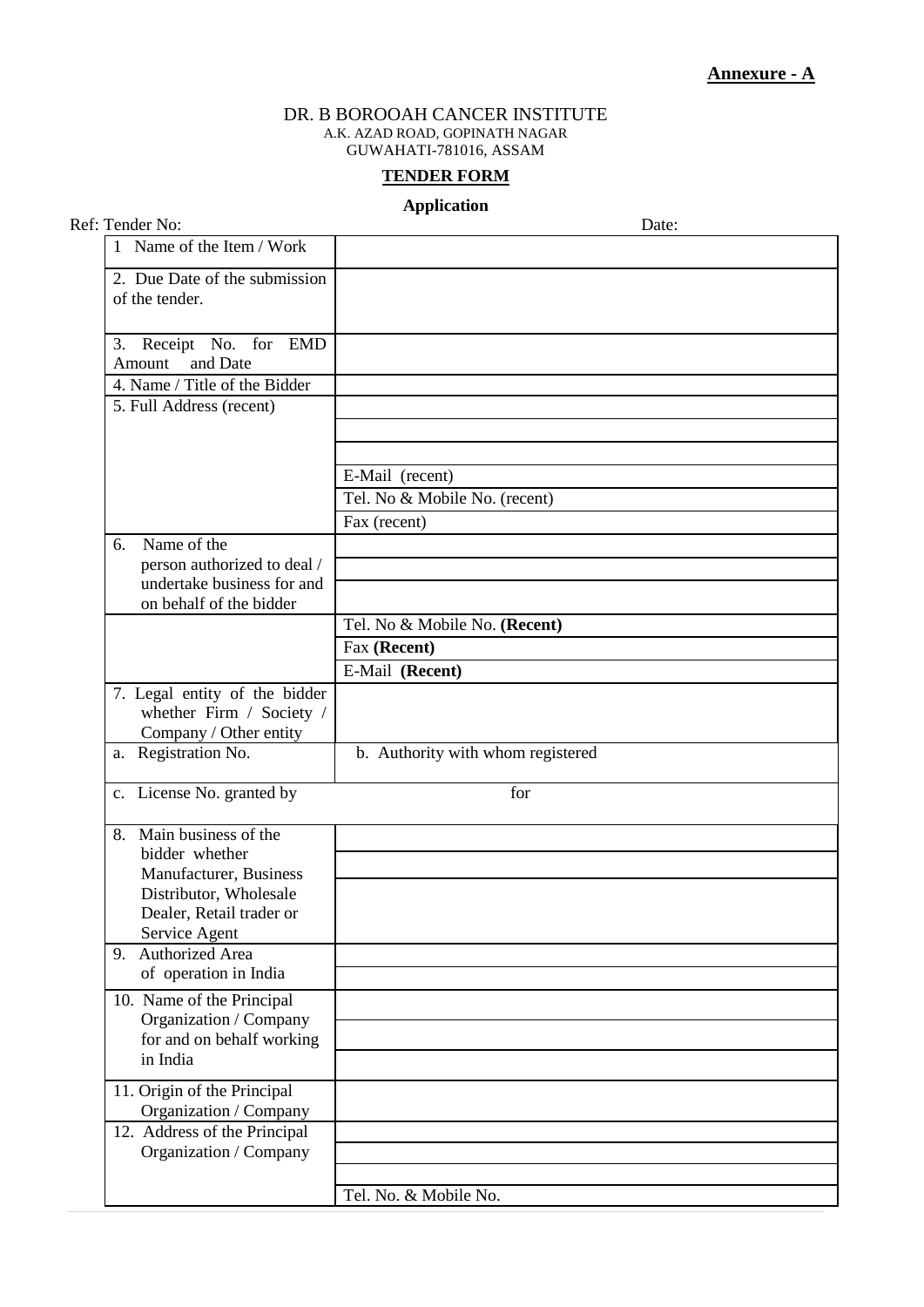|                                                            | Fax                             |
|------------------------------------------------------------|---------------------------------|
|                                                            | E-Mail                          |
| 13. Name & Address of the                                  |                                 |
| Bankers of the bidders.                                    |                                 |
|                                                            |                                 |
|                                                            |                                 |
| 14. Authority / Delegation /                               |                                 |
| No.<br>License<br>$\&$                                     |                                 |
| granted by<br>the<br>Date                                  |                                 |
| principal<br>to<br>the                                     |                                 |
| representative bidder                                      |                                 |
| 15. PAN No.                                                |                                 |
| TAN No.                                                    |                                 |
| Registration No. granted<br>16.<br>Central<br>Excise<br>by |                                 |
| Commissioner<br>for                                        |                                 |
| Service tax                                                |                                 |
| CST No. / VAT No. / ST<br>17.                              |                                 |
| No.                                                        |                                 |
| <b>Central Excise License</b><br>18.                       |                                 |
| No.                                                        |                                 |
| Import / Export Code<br>19.<br>No.                         |                                 |
| License No. for import                                     |                                 |
|                                                            | b. Technical                    |
| 20.<br>No.<br>of<br>manpower<br>employed by the bidder     | a. Scientific                   |
|                                                            | d. Finance<br>c. Administrative |
| 21.<br>Support<br>facility                                 |                                 |
| equipment No.                                              |                                 |
|                                                            |                                 |
| Experience of the bidder<br>22.                            |                                 |
| in dealing with<br>the                                     |                                 |
| tendered item. Tenderer                                    |                                 |
|                                                            |                                 |
| must have similar job                                      |                                 |
| done in the line of                                        |                                 |
| business / experience                                      |                                 |
| with 3 to 5 years will be                                  |                                 |
| considered                                                 |                                 |
| Whether supply of any<br>23.<br>item / service to TMC in   |                                 |
| past; if yes indicate the                                  |                                 |
| Purchase Order No. &                                       |                                 |
| Date                                                       |                                 |
|                                                            |                                 |
| Any other relevant<br>24.                                  |                                 |
| information for<br>submission                              |                                 |

Certified that the above information is correct & true to the best of my knowledge and belief. Nothing has been concealed and fabricated and in case any information is found incorrect. I, the under signatory will be personally responsible.

#### **Signature**

#### **Name of authorized person for bidder with seal**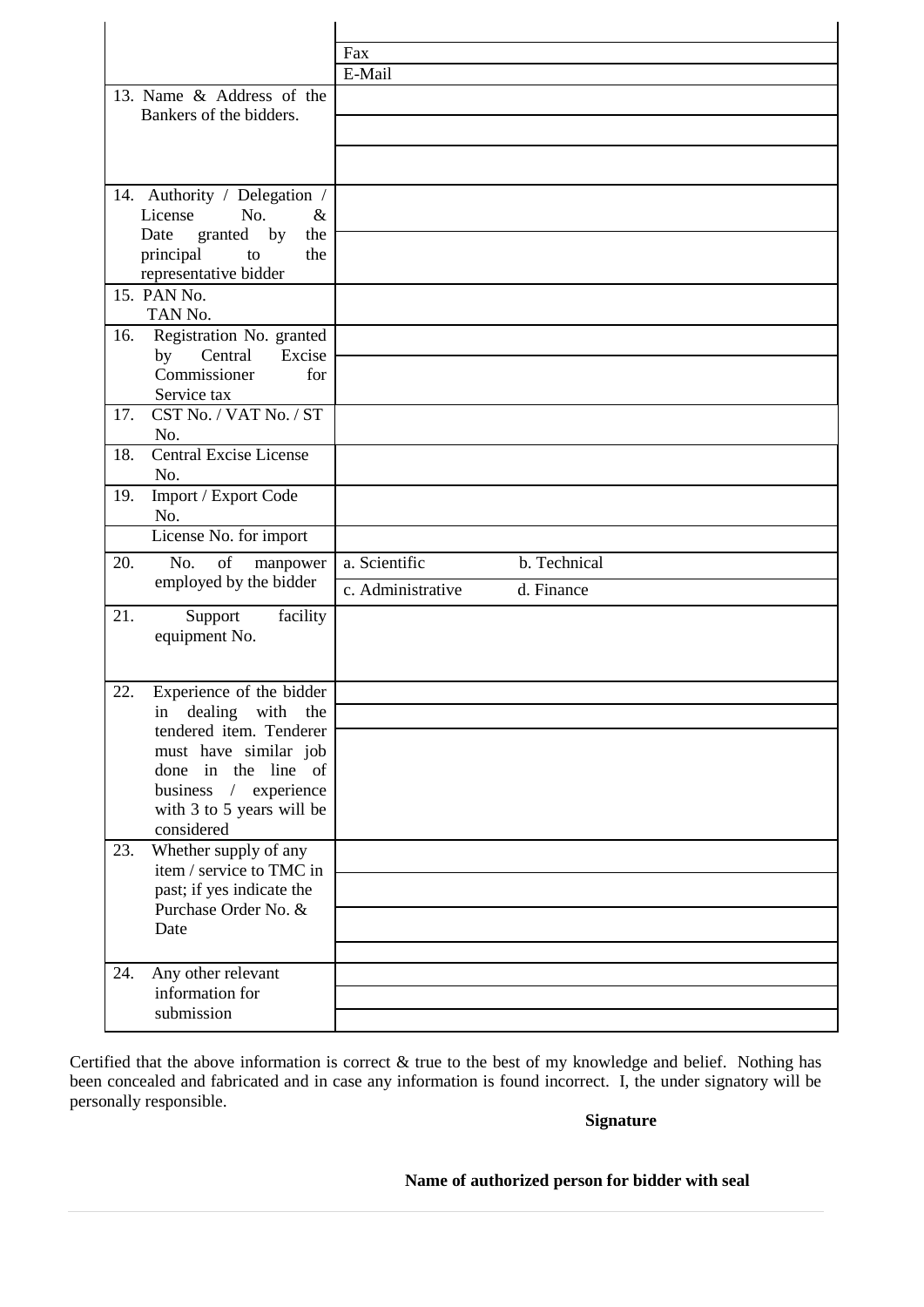#### **Format of Notary affidavit on Non- Judicial Stamp Paper of Rs.100/- stating their in as under: -**

- 1. Confirming that no case pending against them in court of law, or that no time they were penalized by any court of Law or Regulatory Authority.
- 2. That the firm is never being blacklisted / penalized / defaulted by any government Institution / Hospitals within last 5 years.
- 3. That the firm has deposited up to date Sales Tax and Income Tax. (Furnish copy of clearance / Return certificate).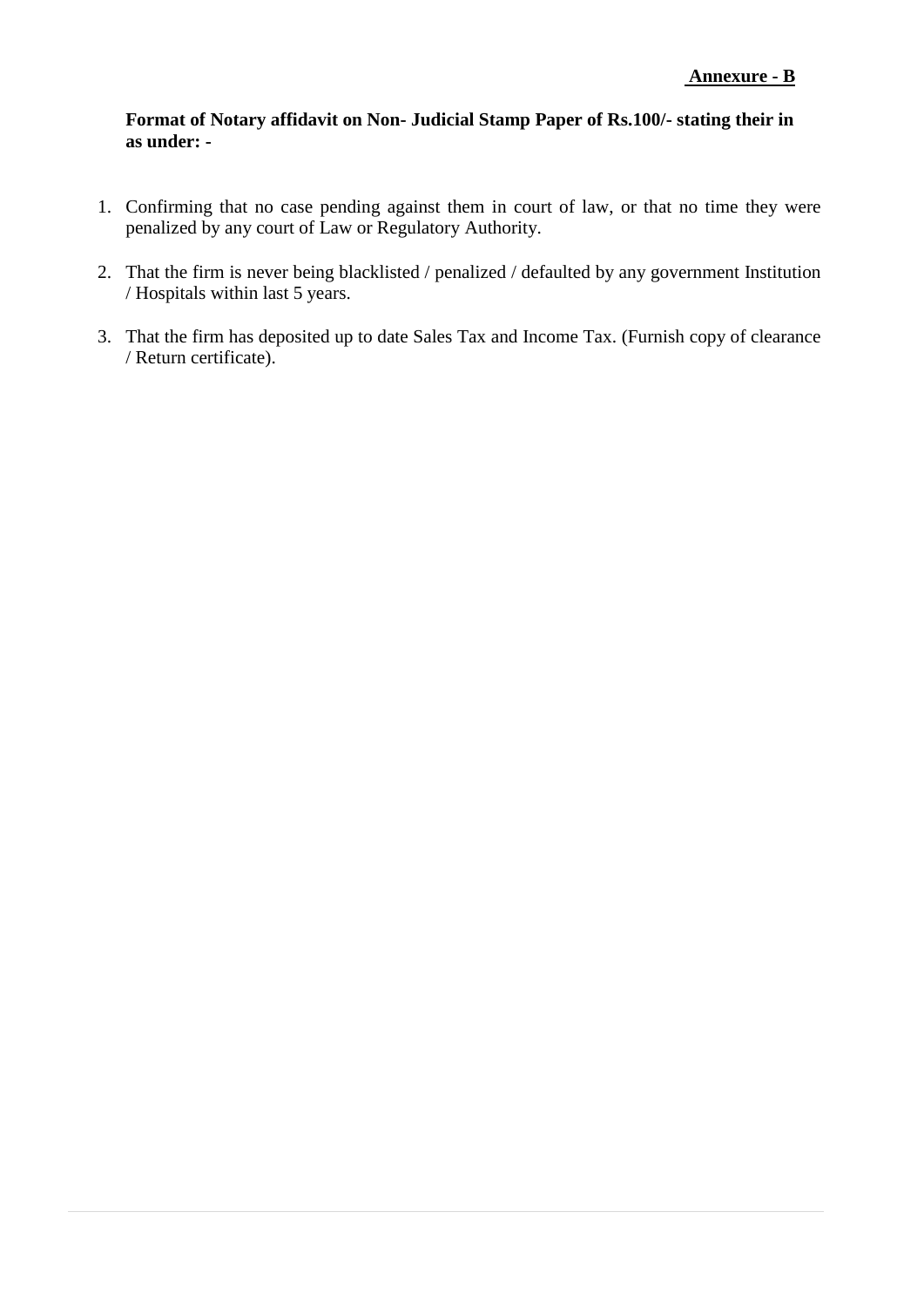## **Annexure-C**

# **TECHNICAL COMPLIANCE FORMAT**

### **Technical Specification for supply & installation of "Electric Dental Chair"**

| <b>Sl. No.</b> | <b>BBCI</b> tender specification | <b>Technical offer</b> | <b>Compliance</b> |         |
|----------------|----------------------------------|------------------------|-------------------|---------|
|                |                                  | of the bidder          | Yes/No            | Remarks |
|                |                                  |                        |                   |         |
|                |                                  |                        |                   |         |
|                |                                  |                        |                   |         |
|                |                                  |                        |                   |         |
|                |                                  |                        |                   |         |
|                |                                  |                        |                   |         |
|                |                                  |                        |                   |         |
|                |                                  |                        |                   |         |
|                |                                  |                        |                   |         |
|                |                                  |                        |                   |         |
|                |                                  |                        |                   |         |
|                |                                  |                        |                   |         |
|                |                                  |                        |                   |         |
|                |                                  |                        |                   |         |
|                |                                  |                        |                   |         |
|                |                                  |                        |                   |         |
|                |                                  |                        |                   |         |
|                |                                  |                        |                   |         |
|                |                                  |                        |                   |         |
|                |                                  |                        |                   |         |
|                |                                  |                        |                   |         |
|                |                                  |                        |                   |         |
|                |                                  |                        |                   |         |
|                |                                  |                        |                   |         |
|                |                                  |                        |                   |         |
|                |                                  |                        |                   |         |
|                |                                  |                        |                   |         |
|                |                                  |                        |                   |         |
|                |                                  |                        |                   |         |
|                |                                  |                        |                   |         |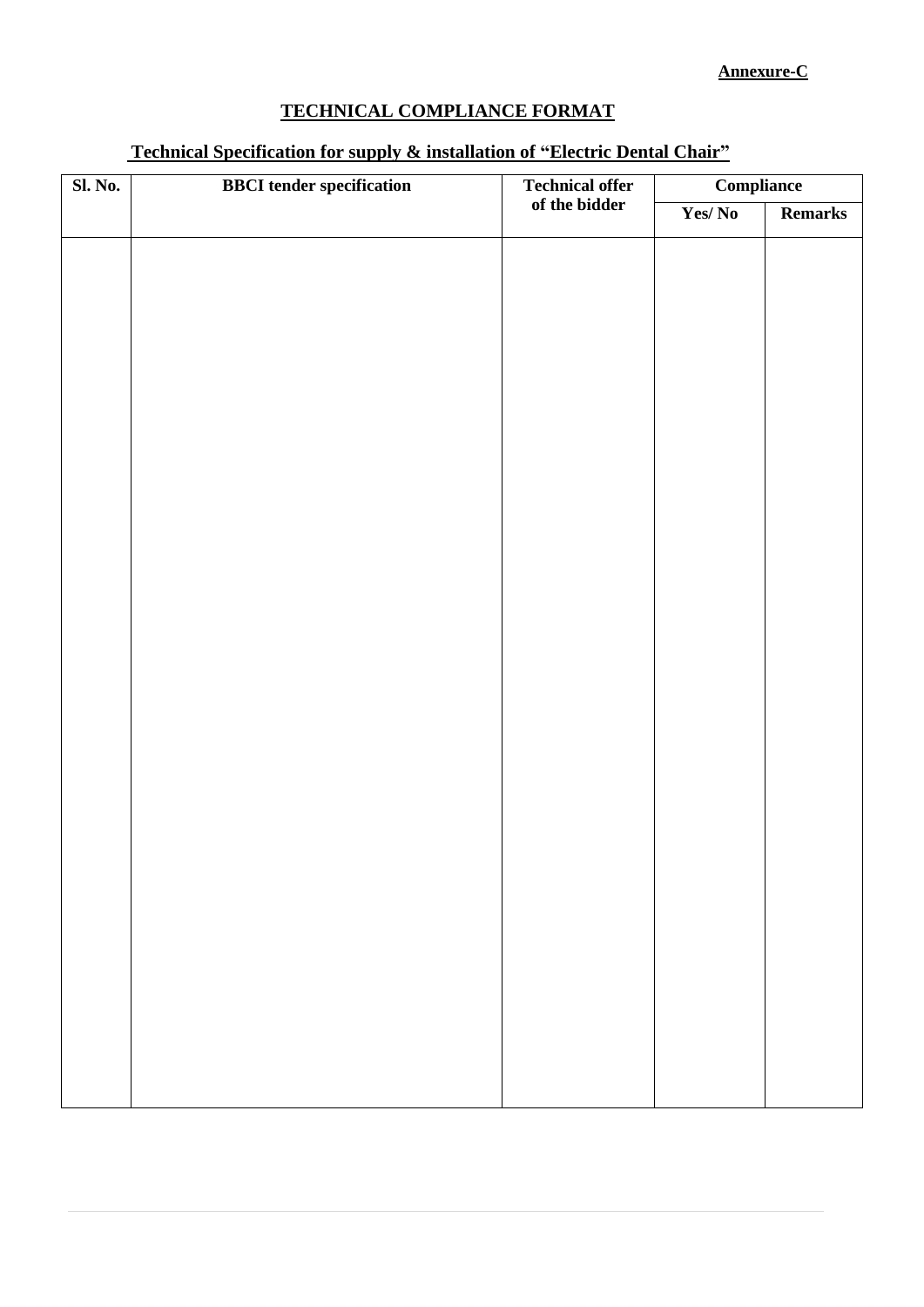#### **COMMERCIAL OFFER / PRICE BID FORMAT – PART II**

#### **(A) Name of the equipment: "Electric Dental Chair"**

\*The details of the price of the equipment should be quoted in Part-II of the tender in a **separate sealed envelope.**

| Sl.<br>No. | <b>Items Description /</b><br><b>Specification</b>        | <b>HSN</b><br>Code | Quantity | <b>Unit Rate</b><br>(Basic<br>Price)<br>(INR) | $GST\%$<br>& GST<br><b>Value</b><br>(INR) | <b>Total Unit price</b><br>(INR) |
|------------|-----------------------------------------------------------|--------------------|----------|-----------------------------------------------|-------------------------------------------|----------------------------------|
|            | <b>Electric Dental Chair</b><br>with 02 years<br>warranty |                    | 01 no    |                                               |                                           |                                  |

#### **Note:**

- a) The quoted rate should be **FOR: Destination i.e. Dr. B Borooah Cancer Institute, Guwahati, Assam**
- b) Any request for rate revision till currency of contract shall not be considered.
- c) The currency of all quoted rates shall be in Indian Rupees. All payment shall be made in Indian Rupees.
- d) The price Bid shall contain price for supply at Dr. B Borooah Cancer Institute, Gopinath Nagar, A K Azad Road, Guwahati-781016, Assam along with mentioning complete breakup i.e. Basic Price, applicable GST along with HSN Code, as per the format. (Price Bid) **Annexure-D.**

(If zero '0' OR '- 'is quoted in GST column; Basic price would be deemed to be including supply & installation (if applicable) and GST.

**Signature of the Bidder with Seal**